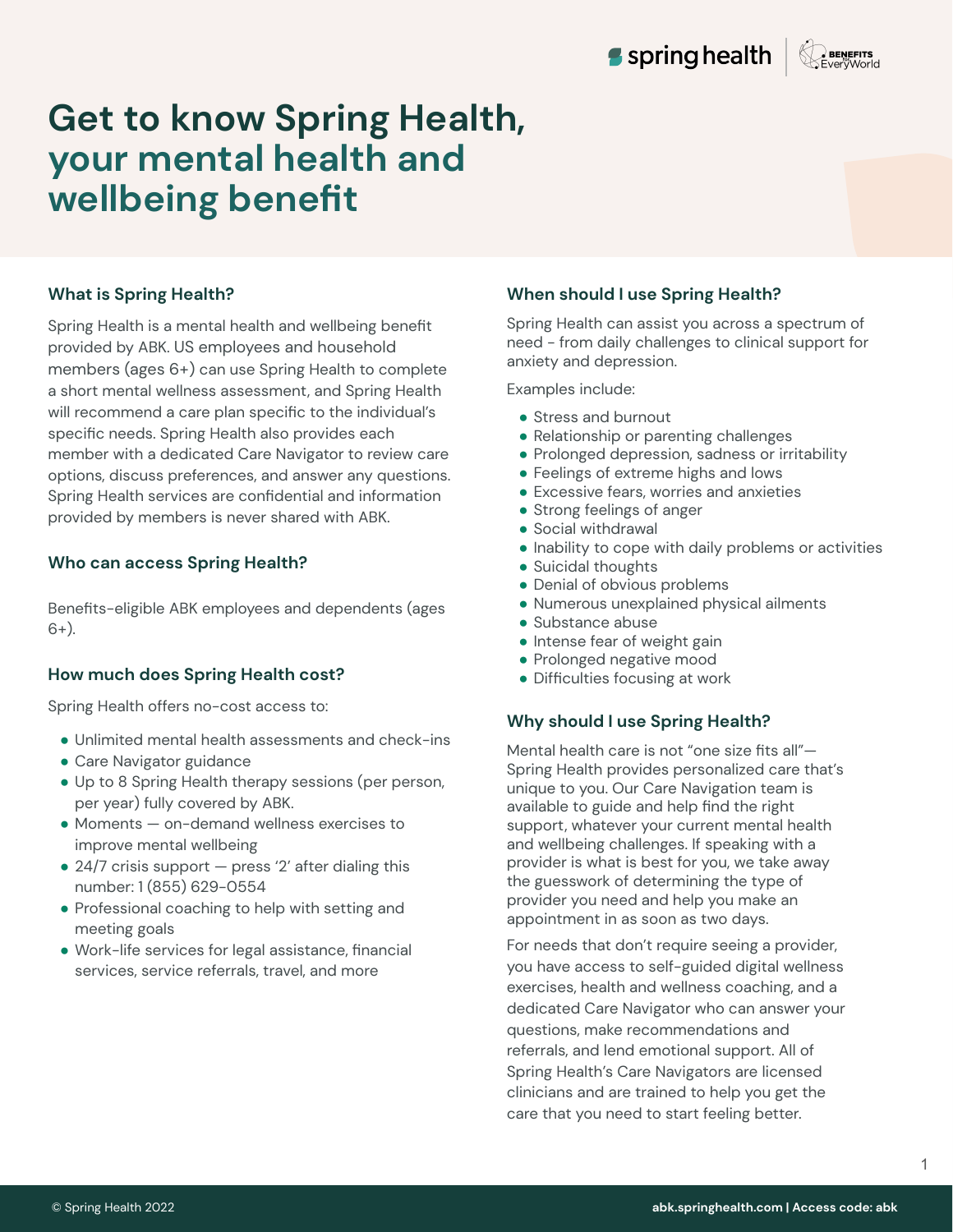# **How can Spring Health help?**

Spring Health provides mental wellness tools and services to help you feel your best, including enhanced services you may have traditionally found through an Employee Assistance Program (EAP).

Benefits-eligible employees and their dependents (ages ý+) have access to:

- **● Personalized care.** Take an online behavioral health assessment designed to find the right care for your needs, and track your progress, too.
- **● Dedicated support.** Your Care Navigator is a licensed clinician who takes away the guesswork during care. They help find the right therapist, set appointments, give advice, and offer emotional support.
- **● Confidential therapy.** Meet with a trusted, licensed mental health provider that meets your personal needs, and at times that fit your schedule.
- **● Diverse network.** You have choices in a provider network made to be as diverse as the people they support. Find a therapist across specialty, gender, ethnicity, language, and sexual orientation.
- **● Wellness exercises.** Use Moments with on-demand self-guided exercises to improve emotional wellbeing with programs for anxiety, burnout, sleep hygiene, and more.
- **● Family care.** Fast access to children's therapists available for your household members, ages 6+.

### **Will you keep my participation confidential?**

Absolutely — your privacy and confidentiality is our priority. Spring Health does not share your assessment responses or whether you use any of our services with your employer. We only use your answers to create a personalized treatment to help you get better — faster. Spring Health is a confidential program and does not report your personal information back to ABK in accordance with state and federal privacy laws.

### **How do I get started?**

We know that everyone is different and that's why we take a data-driven, personalized approach to your care. After registering, you'll be prompted to complete a 5-minute assessment. The clinically-designed, dynamic assessment will make precise care recommendations based on your answers. All of our questions are designed to get to know you so we can work together and help you stay healthy.

Right after the assessment, you'll receive your tailored care plan. This might include therapy, coaching, self-guided exercises, or a combination of care pathways.

#### **After completing the assessment:**

● You will be prompted to make an appointment with your dedicated Care Navigator. Your Care Navigator is available to guide you through your care options, check in with you to see how you're feeling, and connect you to care. They can also help connect you to Spring Health's network of coaches, doctors and therapists, who have been thoroughly vetted and verified. (See the next question for more information on Care Navigators.)

#### **OR**

● You can skip that and make an appointment directly with a therapist in as soon as two days, with evening and weekend sessions available. To do so, simply click "Schedule" then "Schedule a Therapy Visit" in the top menu bar of the home dashboard.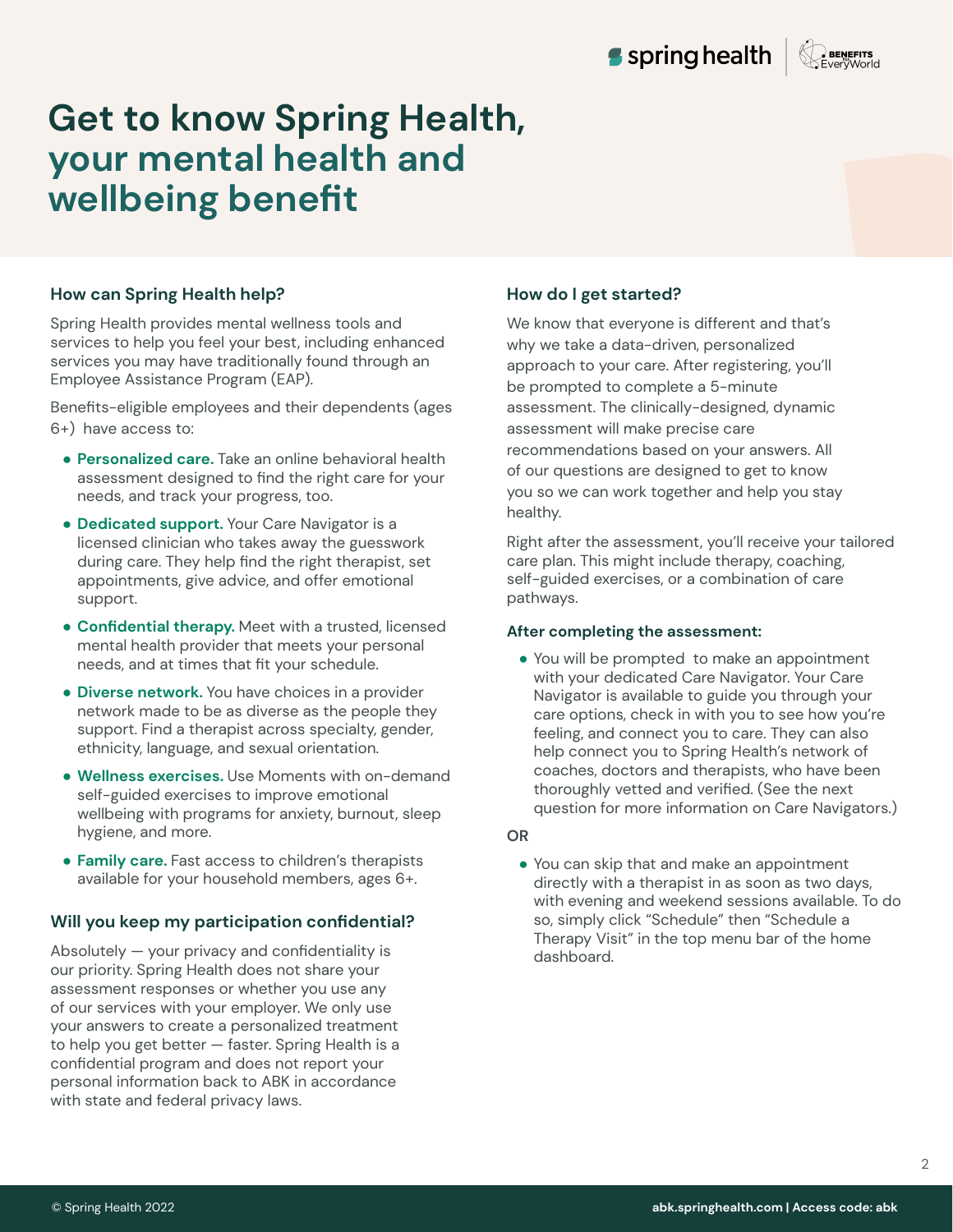

# **As an employee, how do I get started with Spring Health for my own care?**

Follow these steps to activate your mental wellness benefits:

- **●** Visit **abk.springhealth.com** to learn more and create your free Spring Health account
- To access work-life services, scroll down and type in the access code: abk
- Once you've clicked "Create My Account" you'll be entered into our sign-up flow. You'll need to enter your email and personal phone number to get started.
- Then, review Spring Health's Electronic Communication Agreement, and click "Verify Your Benefit"
- You will receive a verification email to your email address.
- In the verification email, click "Activate Your Benefit"
- A new window will open in your web browser where you will re-enter your personal email, and then click "Activate Your Benefit." This is also where you can add your household members.
- At the end of your assessment, you'll immediately see your results and a personalized treatment plan, including a recommendation to meet with your dedicated Care Navigator. Your Care Navigator will walk you through your results and care options and answer any questions you may have.

# **Having trouble getting signed up?**

If you are having any trouble signing up, you can reach the Spring Health Care Navigation team by emailing [careteam@springhealth.com,](mailto:careteam@springhealth.com) or by calling 1 (855) 629-0554, Monday-Friday 8am-8pm EST.

### **I already have a Spring Health account. How can I help my family members access Spring Health?**

### **Book and manage therapy on behalf of kids and**  teens age 6-17

● Log in to your Spring Health account and select "Things to Do", then select "Get care for your family". If you're seeking care for your child or teen between the ages of 6-17, you'll be prompted to create and manage a Spring Health account on their behalf using their full name, email address, and date of birth. *Please note, you must use a separate email address for your child's account.* You'll be prompted to sign an electronic informed consent, and can then immediately find a therapist and directly schedule and manage care for your child.

#### Invite your partner, spouse and dependents 18+ to **get access to care independently**

**•** If your dependent is over 18 years old, you can send them an email invitation to sign up. Log in to your Spring Health account and select "Things to Do", then select "Get care for your family" and follow the prompts. Alternatively, you can invite a dependent from your "Settings" page. When your adult dependent creates their account, it will not be linked to yours and you will not have access to manage their sessions or appointments.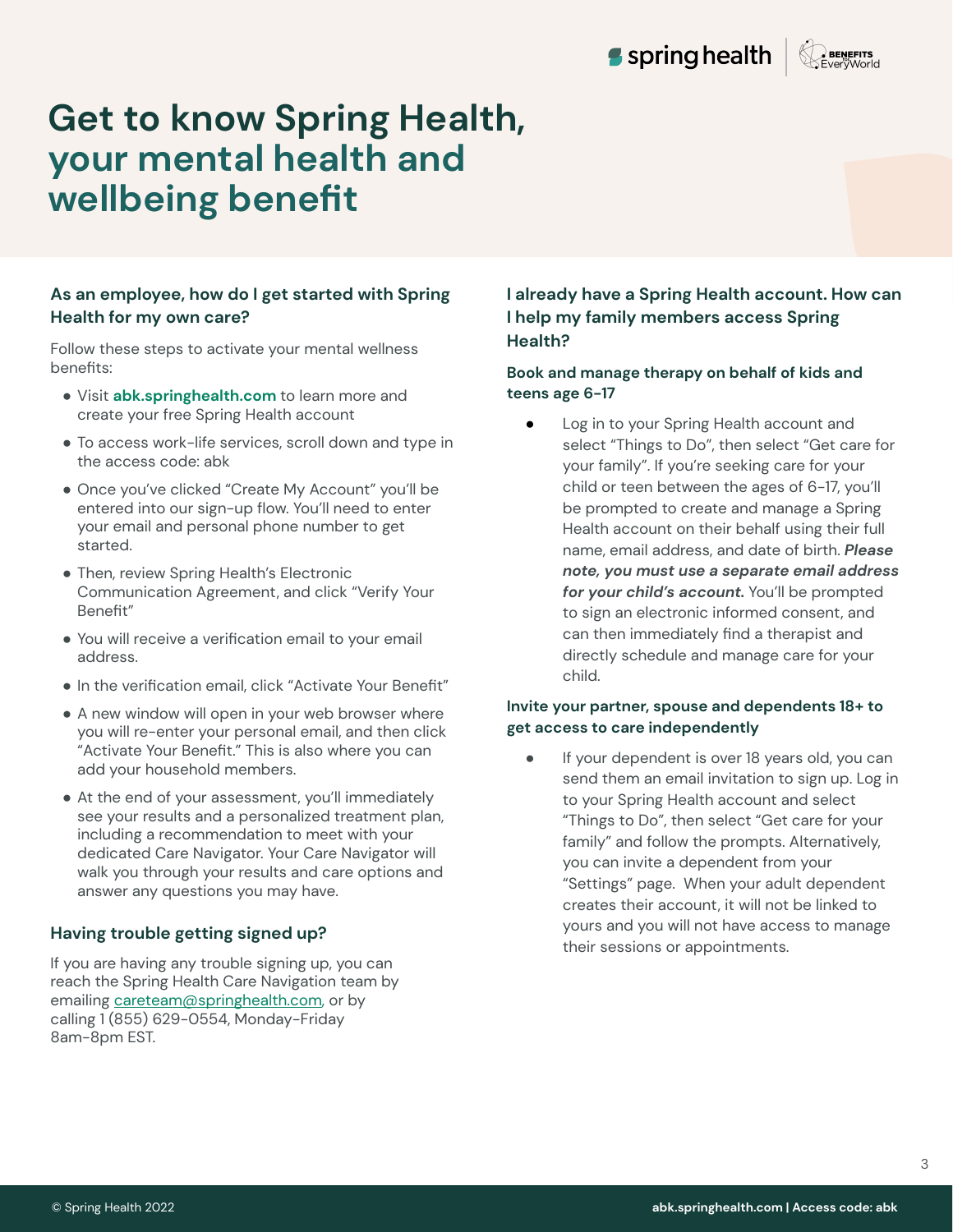**I do not have a Spring Health account. How can I help my family members access Spring Health?** 

# **Book and manage therapy on behalf of kids and**  teens age 6-17, or add a an adult dependent during **sign-up**

Get started by visiting [abk.springhealth.com.](http://abk.springhealth.com) Under "Who is signing up?" select "Me+Children" to create an account for yourself in a few steps. You'll then be prompted to add an adult dependent or create an account on behalf of your child. *Please note: you must use a separate email address for your child's account.*  If you've added a child account, you'll be prompted to sign an electronic informed consent, and can then immediately find a therapist and directly schedule and manage care for your child. If you've added an adult dependent, they will be sent an email invitation from Spring Health.

# **How do I know if my child needs mental healthcare?**

If you're unsure where to start, reach out to your Spring Health Care Navigator first. As a clinically licensed mental health professional, they can answer questions and help you find the best path forward. If you haven't worked with a Care Navigator before, schedule an appointment through your Spring Health account, or get in touch by calling +1 (855) 629-0554 **or emailing [careteam@springhealth.com](mailto:careteam@springhealth.com)**

# **How much will it cost for my family?**

Setting up an account through Spring Health is free. Additionally, you and each of your covered family members have access to a set number of free therapy sessions per year, fully covered by your employer.

# **My child already works with a therapist we love. Can we continue seeing them?**

If your child is already getting mental healthcare, you can refer their therapist to apply to be a part of the Spring Health provider network on our jobsite [here](https://jobs.lever.co/springhealth/a53657a2-34a3-4d27-b7be-2eb838dd99d6). In the "Source " section, the first question is: "How did you hear about Spring Health?" Providers should select "Other" and type "patient referral" in the free text when answering the question.

To learn more about your and your family's Spring Health benefits, reach out to your Care Navigator at **+1 (ÿüü) ý2Ā-0üüû or email [careteam@springhealth.com.](mailto:careteam@springhealth.com)** 

If you or a family member is in need of immediate assistance, call our **Crisis Support**  Line at +1 (855) 629-0554, Option 2 - available 24/7.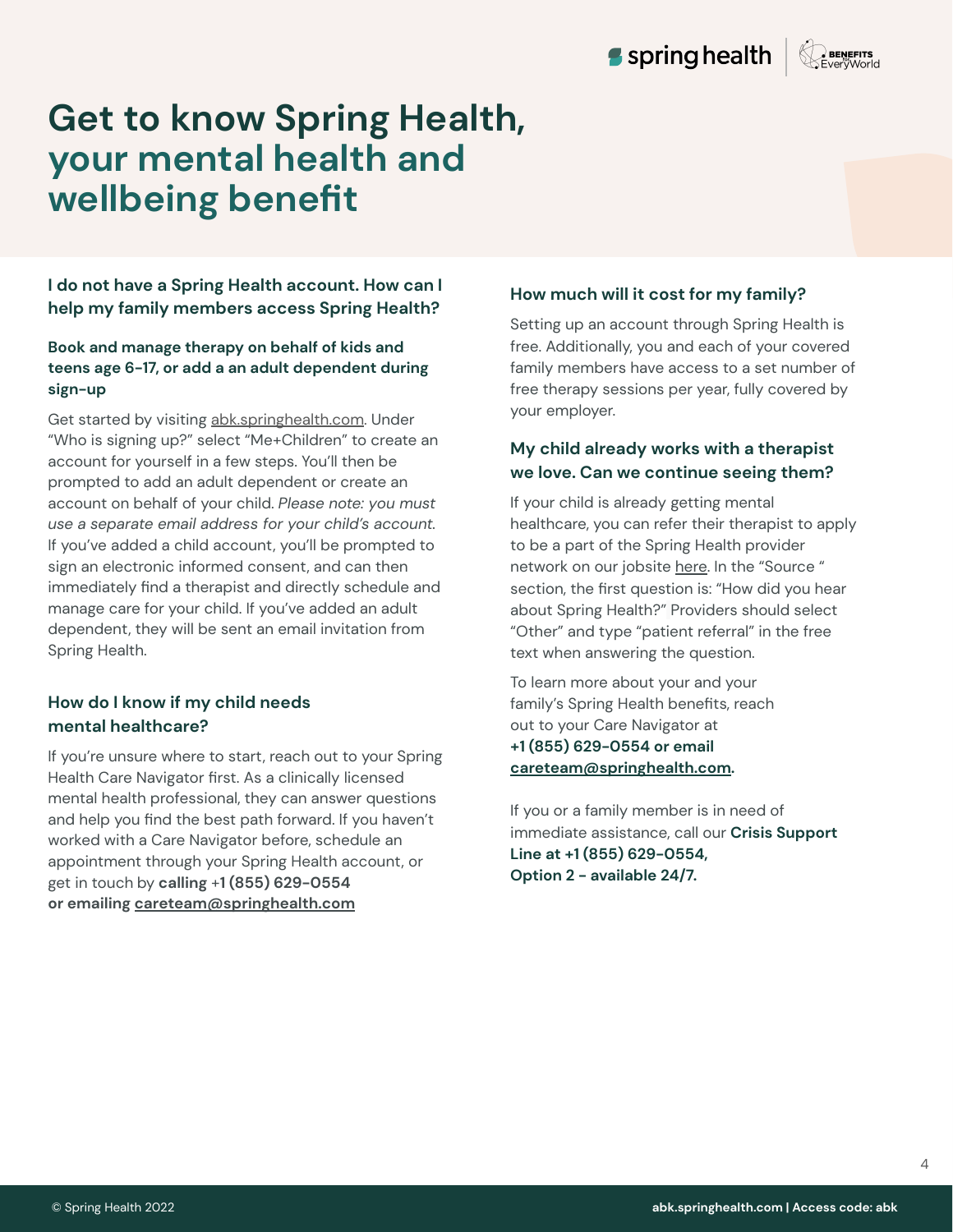#### **What is a Care Navigator and how can they help?**

Your Care Navigator is your personal guide to discuss your assessment results, walk you through your care options, or provide coaching for stressful situations and your everyday mental health needs. Spring Health Care Navigators are licensed, masters-level educated mental health professionals, and they can also help you find and book an appointment with a Spring Health provider for therapy. If you are hesitant about seeing a provider, sometimes it helps to just check in with your Care Navigator periodically – that's what they are there for. Your Care Navigator can help you with stress management, time management, resiliency, and more.

For assistance, you can reach the Spring Health Care Navigation team by emailing careteam@springhealth.com, or by calling +1 (855) 629-0554, Monday-Friday 8am-8pm EST.

### **What is the difference between a check-in and therapy, and medication management appointment?**

Throughout your care journey you will have the ability to have mental wellness check-ins. These can either be a quick session with your dedicated Spring Health Care Navigator or a short assessment to understand how you are doing. Therapy appointments are when you meet with a therapist for about 50 minutes to have deeper discussions and set up for longer-term care. In a Medication Management appointment, you will meet with a physician to discuss specific medication needs (if appropriate) and the length of time is determined by your individual need.

#### **How can I schedule appointments?**

When you sign up with Spring Health, you'll be assigned a dedicated Care Navigator to help you pick a coach, therapist or physician who is right for you and schedule your appointments. We believe the most effective treatment includes regular check-ins with your Care Navigator and/or follow-up assessments to track progress and provide feedback on treatment. You also have the ability to schedule and manage appointments yourself by accessing your account online or using the Spring Health mobile app.

# **What if I don't need therapy or a coach, or if I'm not ready to talk to someone yet?**

That's ok! You can access on-demand self-help exercises called Moments from the Spring Health app on mobile or your web account. The mobile app is available for free by searching "Spring Health Mobile" in the App Store and Google Play Store.

Whether you're interested in improving mindfulness, looking to reduce your anxiety, or tackling other everyday challenges, Moments exercises are designed to give you immediate relief. You'll also pick up long-term skills to improve your mental wellness and resilience. You can use Moments for exercises that will help with stress, finding calm, anxiety, sleep, substance use, relationships, and more.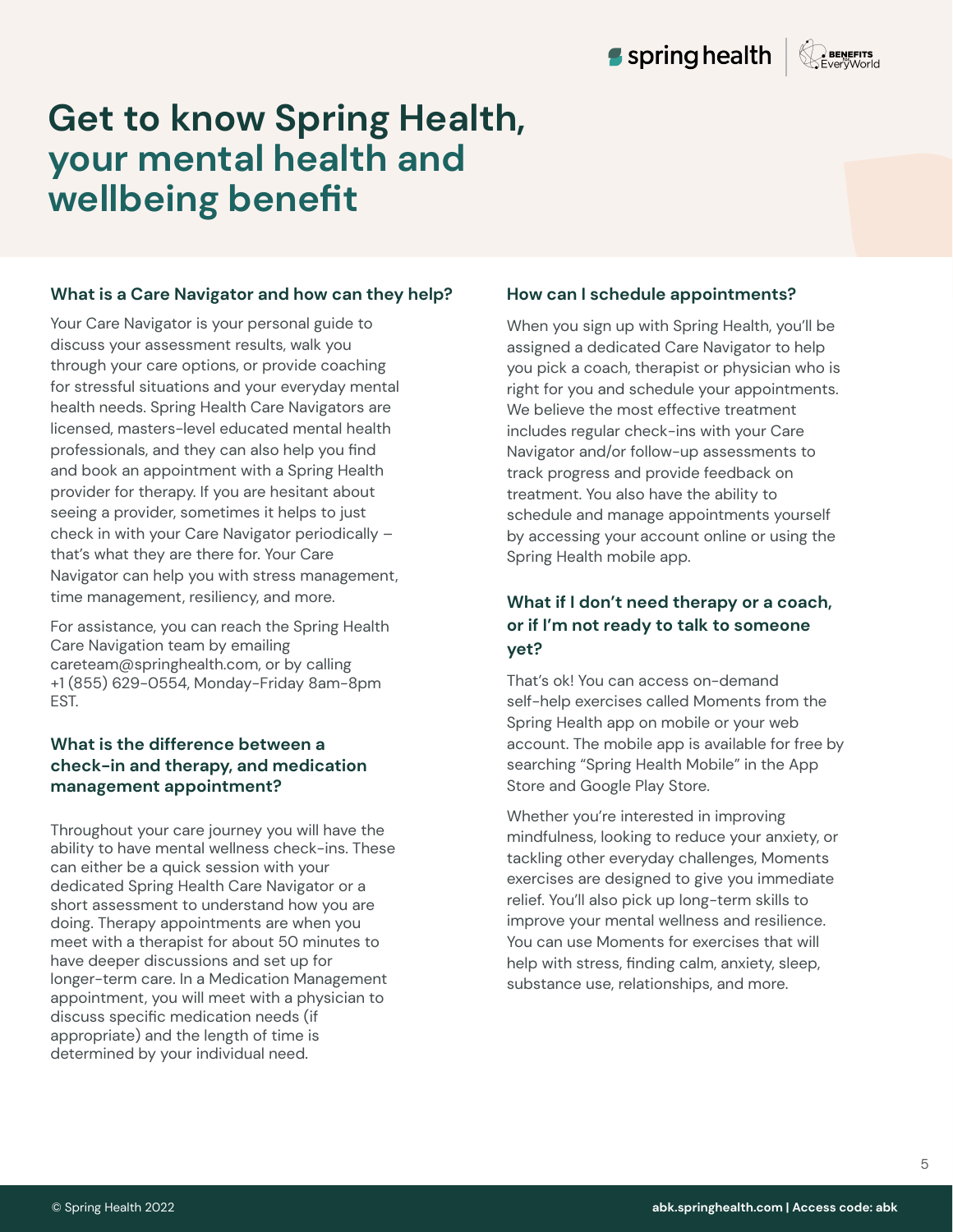

### **I already have a provider I'm happy with, do I have to switch?**

You do not need to switch to a new provider. Even if you are engaged with a separate provider, you're welcome to use Spring Health as additional guidance to better inform your current treatment. We have clinically-validated algorithms that personalize your treatment and minimize the trial-and-error process of medication. If you feel like you are going through some trial-and-error, we encourage you to explore Spring Health.

### **When booking an appointment, how can I request a provider of a particular background?**

If you want to request a provider of a particular background, let your Care Navigator know. Your Care Navigator will assist you in finding a provider that is the best fit for you. Simply tell your Care Navigator your preferences in a therapist or physician, and they will provide you with options to choose from for your appointment.

# **How can I find out if my current provider is in the Spring Health network?**

Speak with your provider directly or ask your Care Navigator to look them up by name to confirm if they are already a part of Spring Health's network. If the provider is already a part of our network, then your Care Navigator will be able to coordinate continuity of care with the provider.

# **What do I do if I need help immediately?**

Spring Health Crisis Support line provides instant, confidential support at no cost to you. 24 hours a day. 7 days a week. If you feel like you need to speak with a licensed professional now and cannot wait to book an appointment, call the Spring Health Crisis Support Line: 1 (855) 629-0554 (Option 2). A licensed professional will answer your call within 60 seconds. Support from Spring Health is available when you need immediate assistance, life-threatening or not. You do **not** need to activate or log in to your Spring Health account to call.

If you or someone you know is at risk of danger, call 911 immediately. If you need to speak with a licensed professional, call the Spring Health Crisis Support Line or the other resources listed below. You do **not** need to activate or log in to your Spring Health account to access the following:

- Emergencies: 911
- Spring Health Crisis Support Line: 1 (855)  $629-0554$  (choose option 2)
- National Suicide Prevention Lifeline: 1 (800) 273-8255 (TALK)
- Prefer to text? National Crisis Text Line: Text "NOW" to 741-741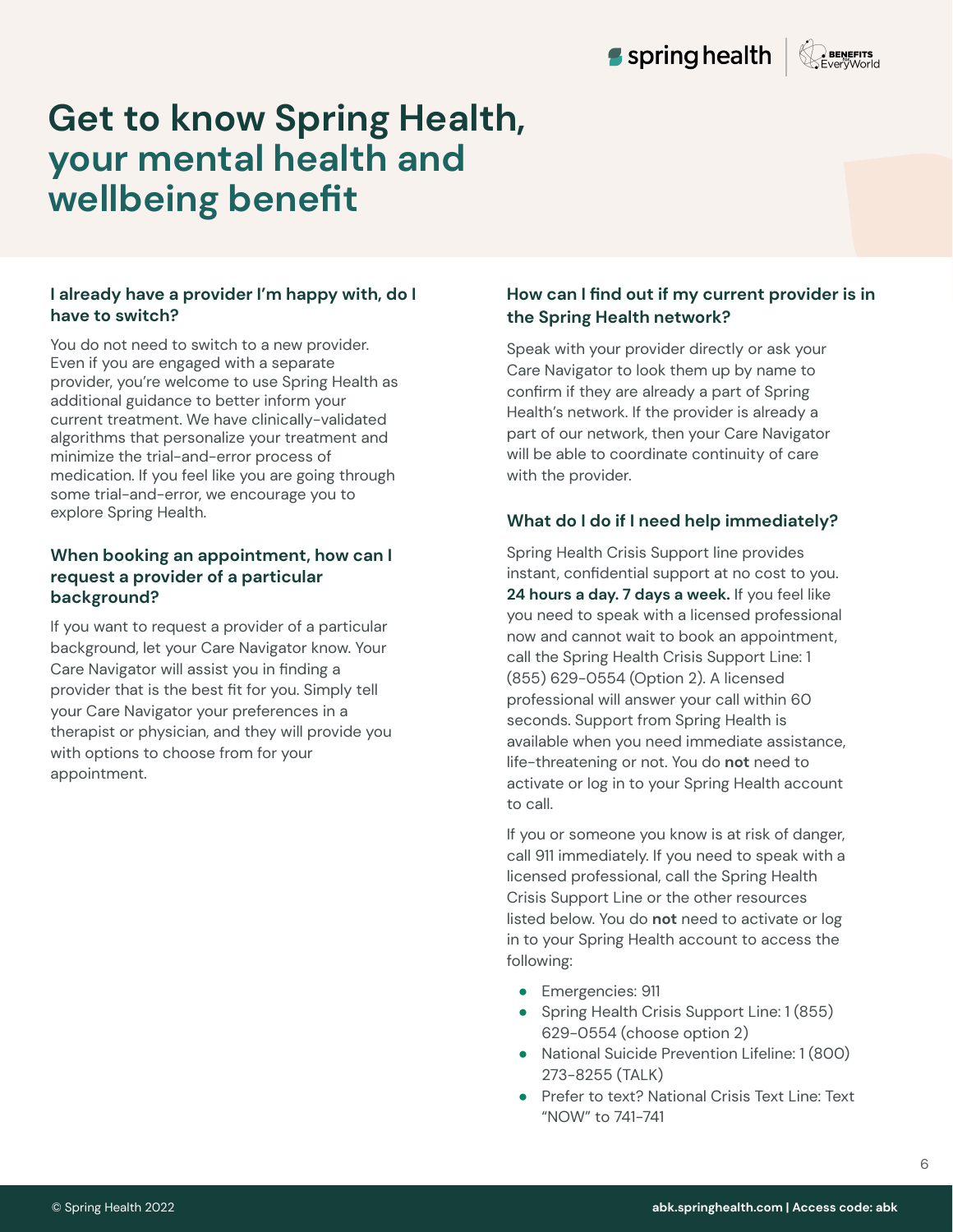# **What kind of providers are available with Spring Health? Therapists? Psychiatrists? Both?**

Our providers include masters and doctorate level therapists (LCSW, LMFT, LPC, LPA, ANP, PhD, PsyD), psychiatrists and other physicians including internists and family practitioners. Our Care Navigators are all master-level clinicians ready to help support all your needs. We built Spring Health knowing that one size doesn't fit all when it comes to mental health. Some respond best to self-guided care or coaching. Some respond well to medication and high quality, evidence-based medication management. Others patients need a mix of the above.

# **What is the difference between a psychiatrist, general physician, and a therapist?**

Psychiatrists are medical doctors (i.e. physicians) who can prescribe medications to treat a mental health condition. Similarly, internal medicine (i.e. internists) and family medicine physicians are trained to address mild to moderate mental health conditions with medications. Therapists do not utilize medications in their practice. Instead, they are highly trained in assessing and treating mental health conditions with talk-based treatments like cognitive behavioral therapy or interpersonal therapy.

### **Tell me more about Spring Health's therapists.**

Every therapist in Spring Health's network:

- Is licensed with professional credentials (LMFT, LPC, LCSW, LMHC, PsyD, PhD etc.)
- Delivers virtual care
- Delivers standardized assessments
- Practice evidence-based therapies

### **Tell me more about Spring Health's therapists.**

Our physicians are vetted through a rigorous interview and credentialing process:

- Completed residency training in psychiatry (child, adolescent, or adult), internal medicine, and family medicine
- Board-eligible / board-certified
- Unrestricted licenses in states where they practice
- No active malpractice claims or disciplinary actions

# **What mental health conditions are covered by Spring Health?**

All Spring Health providers can assist you with general mental health questions and conditions such as Anxiety, Depression, ADHD, and PTSD. However, you will also see green tags listed under each provider noting their specialty areas, such as Divorce, LGBTQ, Grief, Veterans, and more.

Conditions that are not covered by Spring Health include those that require long-term open-ended psychotherapy, chemical dependency, and autism spectrum disorder. If you need care for a condition not covered by Spring Health, talk to your Care Navigator and we will refer you to resources or providers that can help.

 $\overline{7}$